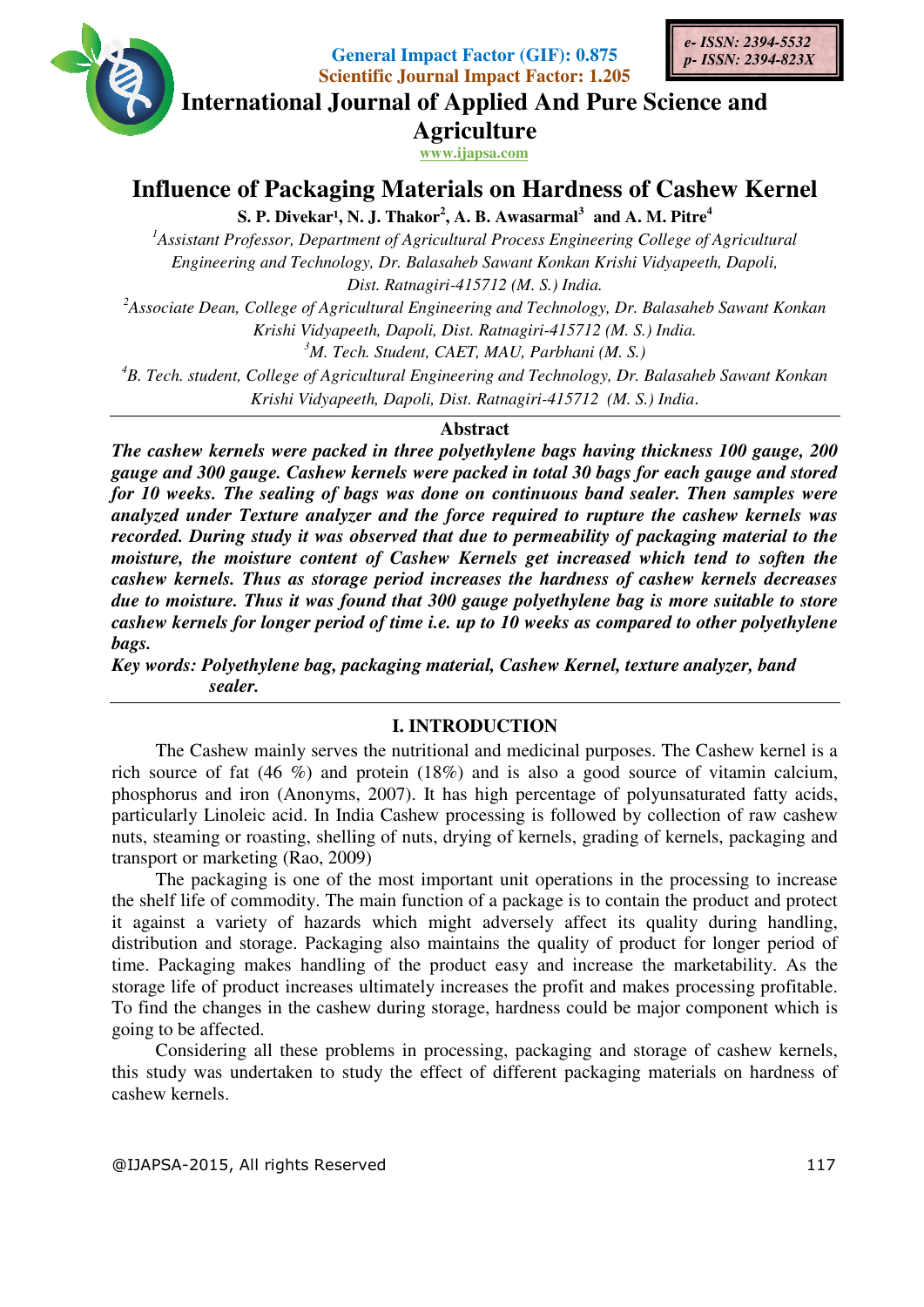## **II. MATERIALS AND METHODS**

## **Materials:**

"*Vengurla 4"* variety of cashew kernels was used for the packaging purpose. The sample was collected from small scale cashew processor. The polyethylene bags of different thickness (100 gauge, 200 gauge and 300 gauge) were used as packaging material. Equipment and machines used include BrookField Texture Analyzer, Continuous Band Sealer, Air Oven and Weighing Balance.

## **Methods:**

## **Sealing of Cashew Kernels on continuous band sealer**

The cashew Kernels with quantity of 60 g were filled in polyethylene bags of 100 gauge, 200 gauge and 300 gauge each.All the filled bags were immediately sealed on continuous band sealer.

### **Determination of moisture content**

 After one week of storage three bags of each gauge were taken from storage for analysis. Total nine bags were selected for analysis. The moisture content of Cashew Kernels stored in each bag was determined by Air oven method by keeping samples in sample box for 24 hrs at 105°C.

### **Textural analysis of Cashew Kernels**

 Textural analysis of Cashew Kernels was carried out with the help of BrookField Food Texture Analyzer.

The process was started by filling required information of the test sample in the software.

- Information provided:
- 1. Procedure

Total cycle= 1 Trigger point= 10 g Test speed= 30 mm/min Target value= 3 mm Probe type= TA-25

2. Target test

Compression

3. Target unit

Load Distance % deformation

#### 4. Texture results

- i Primary calculations
	- Fracture force 1 Hardness cycle 1 Apparent modulus Adhesive force **Deformation** Adhesiveness
- ii secondary calculation Quantity fracture 1<sup>st</sup> fracture drop off 1<sup>st</sup> fracture deformation 1 st fracture % deformation 1 st fracture work done Stringiness length Hardness work done Recoverable deformation Recoverable work done
- iii Additional calculations Rigidity 1 Rigidity 2 Temperature Sample length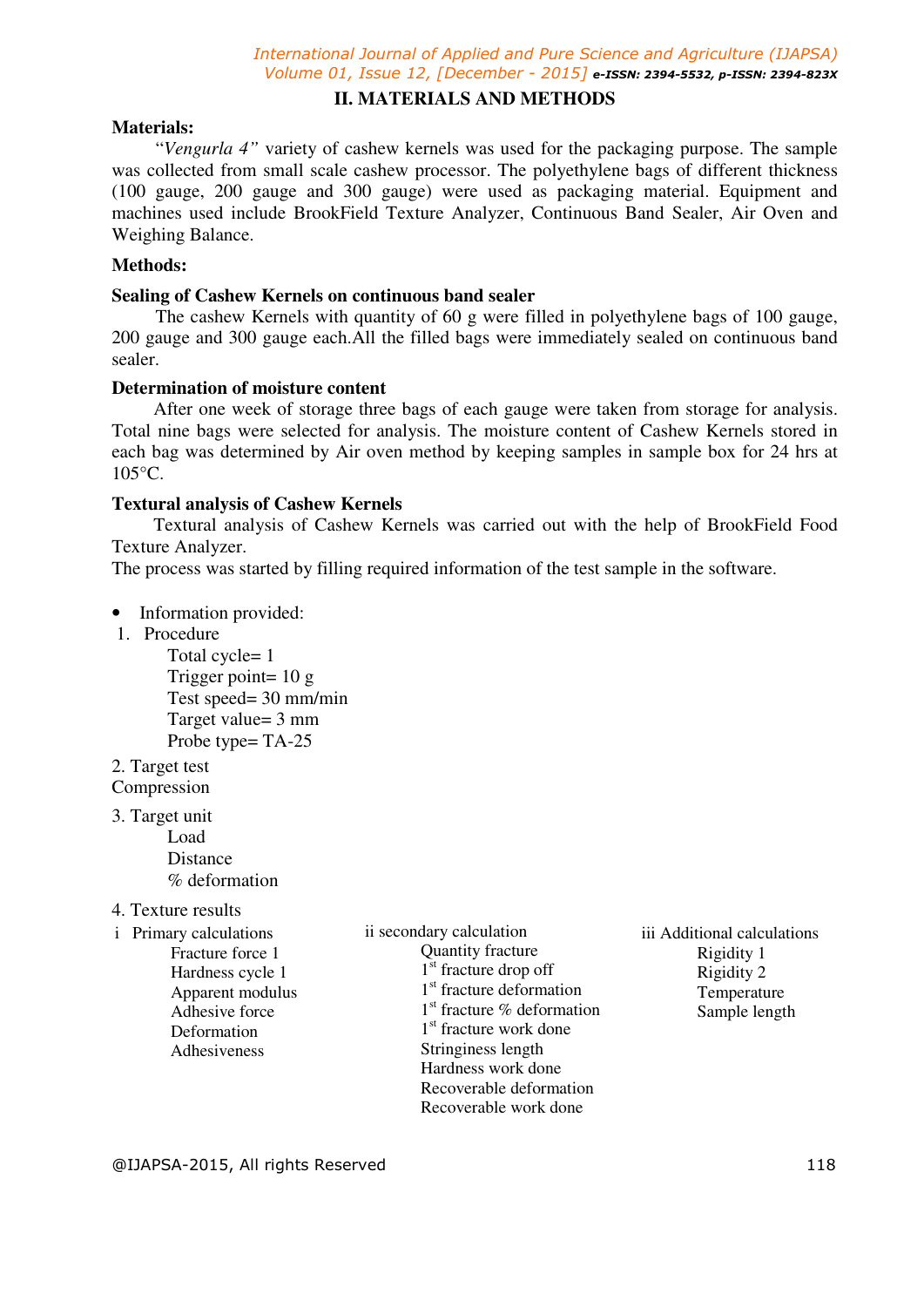- 5. General results
- i Standard results

ii Special results Mean load

Peak load Deformation at peak load Peak stress Stress peak 1 Final load Deformation at final load Average peak

6. Compression

Load at rupture Stress at rupture Deformation at rupture

## **Procedure for Texture analysis of Cashew Kernels**



## **Treatment details**

| <b>Treatment</b> | <b>Particulars</b>                                         |
|------------------|------------------------------------------------------------|
| T1               | Cashew Kernel samples packed in 300 gauge polyethylene bag |
| T2               | Cashew Kernel samples packed in 200 gauge polyethylene bag |
| $\overline{13}$  | Cashew Kernel samples packed in 100 gauge polyethylene bag |

## **III. RESULT AND DISCUSSION**

### **Effect of polyethylene thickness on hardness o f Cashew Kernels**

Fig. (1) indicates that among the cashew kernels packed in polythene bag with 100 gauge have shown average peak load required to rupture was 2341 g, the cashew kernels packed in 200 gauge polythene bag shown the average peak load to rupture was 2470.67 g and the cashew kernels packed in polythene bag with 300 gauge have shown average peak load required to rupture was 2562.70 g.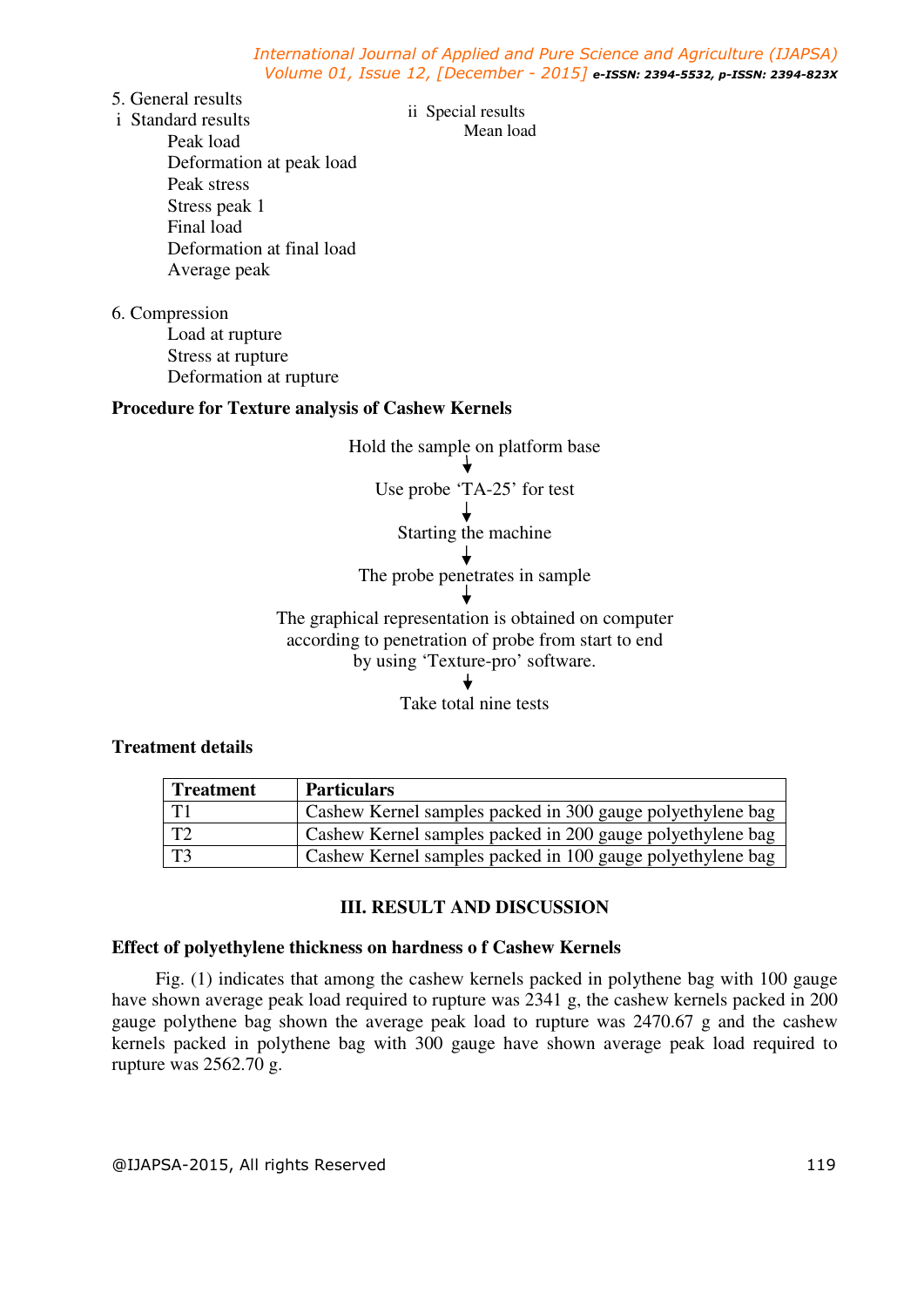Fig. (2) indicates that among the cashew kernels packed in polythene bag with 100 gauge have shown average peak load required to rupture was 1953 g, the cashew kernels packed in 200 gauge polythene bag shown the average peak load to rupture was 2344.67 g and the cashew kernels packed in polythene bag with 300 gauge have shown average peak load required to rupture was 2380.70 g. If the comparison of  $1<sup>st</sup>$  week sample with  $2<sup>nd</sup>$  week sample is done, it is found that the average load of rupture required for samples stored in 100 gauge polyethylene bag us reduced to 279 g. Similarly, the samples stored in 200 gauge and 300 gauge polyethylene bag shown reduction in load of rupture as 126 g and 182 g respectively. Whereas the increase in the moisture content was by 0.4 percent, 0.4percent and 0.2 percent (w. b.) for samples packed in 100 gauge, 200 gauge and 300 gauge polyethylene bag respectively.

 Fig. (3) indicates that among the cashew kernels packed in polythene bag with 100 gauge have shown average peak load required to rupture was 1926 g, the cashew kernels packed in 200 gauge polythene bag shown the average peak load to rupture was 1980 g and the cashew kernels packed in polythene bag with 300 gauge have shown average peak load required to rupture was 2074.60 g. The load of rupture for samples stored in100 gauge, 200 gauge and 300 gauge polyethylene bag was reduced to 27 g, 364 g and 306 g respectively against 2 weeks of storage and reduced to 306 g, 490 g and 488 g respectively against 1 week of storage.

 Fig. (4) indicates that among the cashew kernels packed in polythene bag with 100 gauge have shown average peak load required to rupture was 1606 g, the cashew kernels packed in 200 gauge polythene bag shown the average peak load to rupture was 1950 g and the cashew kernels packed in polythene bag with 300 gauge have shown average peak load required to rupture was 2010.70 g. The reduction in load of rupture for samples packed in 100 gauge, 200 gauge and 300 gauge polyethylene bag was by 320 g, 30 g and 64 g respectively against 3 weeks of storage whereas 347 g, 394 g and 370 g against 2 weeks of storage and 626 g, 520 g and 552 g against 1 week of storage.

 Fig. (5) indicates that among the cashew kernels packed in polythene bag with 100 gauge have shown average peak load required to rupture was 1644 g, the cashew kernels packed in 200 gauge polythene bag shown the average peak load to rupture was 1830 g and the cashew kernels packed in polythene bag with 300 gauge have shown average peak load required to rupture was 2000 g. The reduction in load of rupture for samples packed in 100 gauge, 200 gauge and 300 gauge polyethylene bag was by 38 g, 120 g and 10 g respectively against 4 weeks of storage, 282 g, 150 g and 74 g against 3 weeks of storage, whereas 309 g, 514 g and 380 g against 2 weeks of storage and 588 g, 640 g and 562 g against 1 week of storage.

 Fig. (6) indicates that among the cashew kernels packed in polythene bag with 100 gauge have shown average peak load required to rupture was 1590 g, the cashew kernels packed in 200 gauge polythene bag shown the average peak load to rupture was 1700 g and the cashew kernels packed in polythene bag with 300 gauge have shown average peak load required to rupture was 2016 g. The reduction in load of rupture for samples packed in 100 gauge, 200 gauge and 300 gauge polyethylene bag was by 54 g, 130 g and 16 g respectively against 5 weeks of storage, 16 g, 250 g and 6 g against 4 weeks of storage, 336 g, 280 g and 58 g against 3 weeks of storage, whereas 363 g, 644 g and 362 g against 2 weeks of storage and 642 g, 770 g and 546 g against 1 week of storage.

 Fig. (7) indicates that among the cashew kernels packed in polythene bag with 100 gauge have shown average peak load required to rupture was 1605 g, the cashew kernels packed in 200 gauge polythene bag shown the average peak load to rupture was 1630 g and the cashew kernels packed in polythene bag with 300 gauge have shown average peak load required to rupture was 1852 g. The reduction in load of rupture for samples packed in 100 gauge, 200 gauge and 300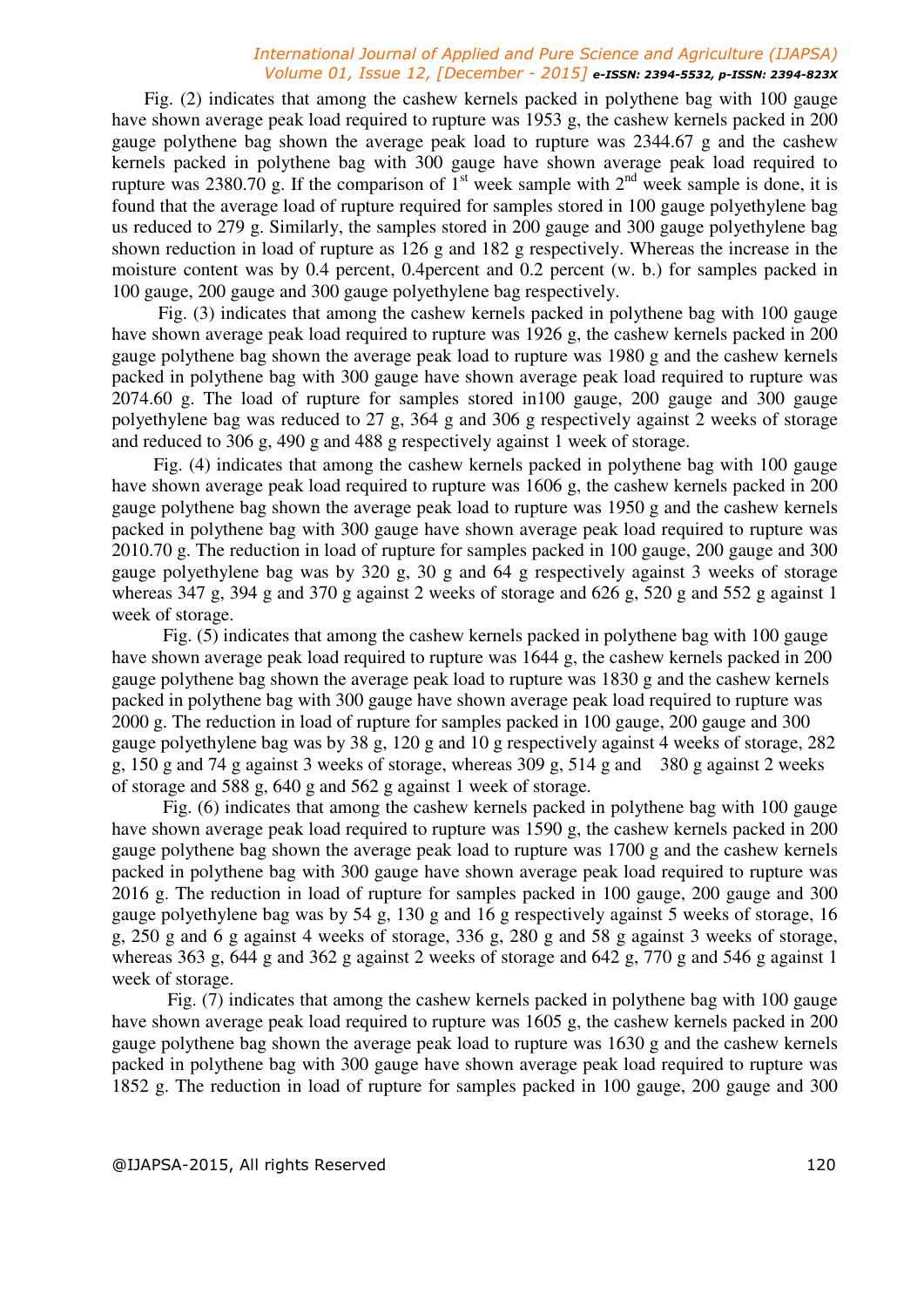gauge polyethylene bag was by 15 g, 70 g and 164 g respectively against 6 weeks of storage, 39 g, 200 g and 148 g against 5 weeks of storage, 44 g, 320 g and 158 g against 4 weeks of storage, 321 g, 350 g and 222 g against 3 weeks of storage, whereas 348 g, 714 g and 528 g against 2 weeks of storage and 627 g, 840 g and 710 g against 1 week of storage.

 Fig. (8) indicates that among the cashew kernels packed in polythene bag with 100 gauge have shown average peak load required to rupture was 1507 g, the cashew kernels packed in 200 gauge polythene bag shown the average peak load to rupture was 1774 g and the cashew kernels packed in polythene bag with 300 gauge have shown average peak load required to rupture was 1780 g. The reduction in load of rupture for samples packed in 100 gauge, 200 gauge and 300 gauge polyethylene bag was by 98 g, 144 g and 72 g respectively against 7 weeks of storage, 83 g,74 g and 236 g against 6 weeks of storage, 137 g, 56 g and 220 g against 5 weeks of storage, 99 g, 176 g and 230 g against 4weeks of storage, 419 g, 206 g and 294 g against 3 weeks of storage, whereas 446 g, 570 g and 600 g against 2 weeks of storage and 725 g, 696 g and 782 g against 1 week of storage.

 Fig. (9) indicates that among the cashew kernels packed in polythene bag with 100 gauge have shown average peak load required to rupture was 1331 g, the cashew kernels packed in 200 gauge polythene bag shown the average peak load to rupture was 1364 g and the cashew kernels packed in polythene bag with 300 gauge have shown average peak load required to rupture was 1724 g. The reduction in load of rupture for samples packed in 100 gauge, 200 gauge and 300 gauge polyethylene bag was by 176 g, 410 g and 56 g respectively against 8 weeks of storage, 274 g, 266 g and 128 g against 7 weeks of storage, 259 g, 366 g and 292 g against 6 weeks of storage, 313 g, 466 g and 276 g against 5 weeks of storage, 275 g, 586 g and 286 g against 4 weeks of storage, 595 g, 616 g and 350 g against 3 weeks of storage, whereas 622 g, 980 g and 656 g against 2 week of storage and 901 g, 1106 g and 838 g against 1 week of storage.

 Fig. (10) indicates that among the cashew kernels packed in polythene bag with 100 gauge have shown average peak load required to rupture was1209 g, the cashew kernels packed in 200 gauge polythene bag shown the average peak load to rupture was 1225 g and the cashew kernels packed in polythene bag with 300 gauge have shown average peak load required to rupture was 1635 g. The reduction in load of rupture for samples packed in 100 gauge, 200 gauge and 300 gauge polyethylene bag was by 122 g, 139 g and 89 g respectively against 9 weeks of storage, 298 g, 549 g and 45 g against 8 weeks of storage, 396 g, 405 g and 217 g against 7 weeks of storage, 381 g, 475 g and 387 g against 6 weeks of storage, 435 g, 605 g and 365 g against 5 weeks of storage, 397 g, 725 g and 375 g against 4 weeks of storage, whereas 717 g, 755 g and 439 g against 3 week of storage, whereas 744 g, 1119 g and 745 g against 2 weeks of storage and 1023 g, 1245 g and 927 g against 1 week of storage.

 Fig. (11) indicates that the reduction in load of rupture of Cashew Kernels stored in 100 gauge polyethylene bag for 2 weeks was 362 g. against 1 week of storage.

 The comparison of reduction in load of rupture for 3 weeks samples with 1 and 2 week stored samples was 380 g and 40 g. respectively.

 The 4 weeks stored samples show the reduction in load of rupture as compared with 1, 2 and 3 weeks as 712 g, 350 g and 313 g respectively.

 The samples stored up to 5 weeks duration show reduction in load up to 731 g, 369 g, 332 g and 19 g as compared to one, two, three and four weeks respectively.

 The reduction in load of rupture of samples stored up to 6 weeks was 761 g, 400 g, 362 g, 49 g and 30 g against one, two, three, four and five weeks respectively.

 The comparison of reduction in load of rupture for 7 weeks samples with one to six weeks stored samples was 833 g, 471 g, 434 g, 121 g, 102 g and 72 g respectively.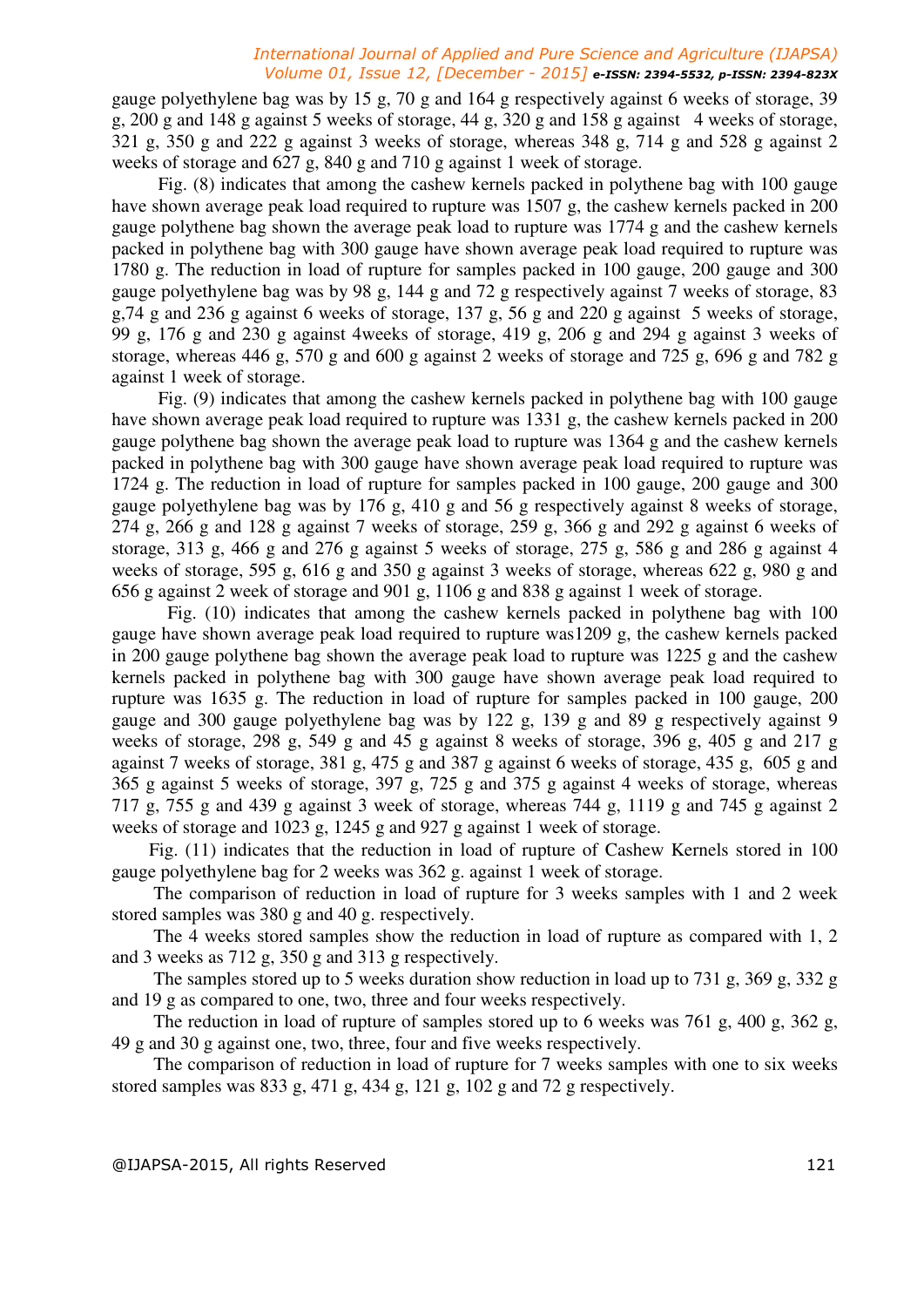The 8 weeks stored samples show the reduction in load of rupture as compared with one, two, three, four, five, six and seven weeks as 900 g, 537 g, 500 g, 187 g, 168 g, 138 g and 66 g respectively.

 The samples stored up to 9 weeks duration show reduction in load of rupture up to 973 g, 611 g, 574 g as compared to one, two, three weeks and 261 g, 242 g, 212 g, 140 g and 74 g as compared to four, five, six, seven and eight weeks respectively.

 The comparison of reduction in load of rupture for 10 weeks stored samples with one, two, three, four, five, six, seven, eight and nine weeks was  $1121$  g,  $769$  g,  $722$  g,  $409$  g,  $310$  g,  $360$  g, 288 g, 212 g and 140 g. respectively.

 This indicates that total reduction in load was 1121 g from 1 week to 10 weeks of storage. This indicates that due to moisture migration the load of rupture and hardness of Cashew Kernel was reduced from 2341 g to 1220 g.

 Fig. (12) indicates that the reduction in load of rupture of Cashew Kernels stored in 200 gauge polyethylene bag for 2 weeks was 151 g. against 1 week of storage.

 The comparison of reduction in load of rupture for 3 weeks samples with 1 and 2 week stored samples was 396 g and 245 g. respectively.

 The reduction in load of rupture of samples stored up to 4 weeks was 460 g, 310 g, and 64 g. against one, two, and three weeks respectively.

The samples stored up to 5 weeks duration show reduction in load of rupture up to 550 g, 400 g, 154 g and 90 g. as compared to one, two, three and four weeks respectively.

 The 6 weeks stored samples show the reduction in load of rupture as compared with one, two, three, four and five weeks as 710 g, 559 g and 314 g, 250 g and 160 g respectively.

The reduction in load of rupture of samples stored for 7 week was 790 g, 639 g, 394 g, 330 g, 240 g and 80 g as compared to one, two, three, four, five and six weeks respectively.

 The 8 weeks stored samples show the reduction in load of rupture as compared with one, two, three, four, five, six and seven weeks as 840 g, 689 g, 444 g, 380 g, 290 g, 130 g and 50 g respectively.

 The samples stored up to 9 weeks duration show reduction in load of rupture up to 1028 g, 877 g, 632 g as compared to one, two, three weeks and 508 g, 478 g, 318 g, 238 g and 188 g as compared to four, five, six, seven and eight weeks respectively.

 The 10 weeks stored samples show the reduction in load of rupture as compared with one to nine weeks as 1190 g, 1046 g, 801 g, 737 g, 647 g, 487 g, 407 g, 357 g and 169 g respectively.

 This indicates that total reduction in load was 1190 g from 1 week to 10 weeks of storage. This indicates that due to moisture migration the load of rupture and hardness of Cashew Kernel was reduced from 2470 g to 1273 g.

 Fig. (13) indicates that the reduction in load of rupture of Cashew Kernels stored in 300 gauge polyethylene bag for 2 weeks was 219 g. against 1 week of storage.

 The comparison of reduction in load of rupture for 3 week samples with 1 and 2 week stored samples was 488 g and 269 g. respectively.

 The 4 week stored samples show the reduction in load of rupture as compared with 1, 2 and 3 weeks as 546 g, 327 g and 58 g respectively.

 The samples stored up to 5 weeks duration show reduction in load up to 552 g, 333 g, 44 g and 6 g as compared to one, two, three and fours weeks respectively.

 The reduction in load of rupture of samples stored up to 6 weeks was 562 g, 343 g, 74 g, 16 g and 10 g against one, two, three, four and five weeks respectively.

 The comparison of reduction in load of rupture for 7 weeks samples with one to six weeks stored samples was 710 g, 491 g, 222 g, 164 g, 158 g and 148 g respectively.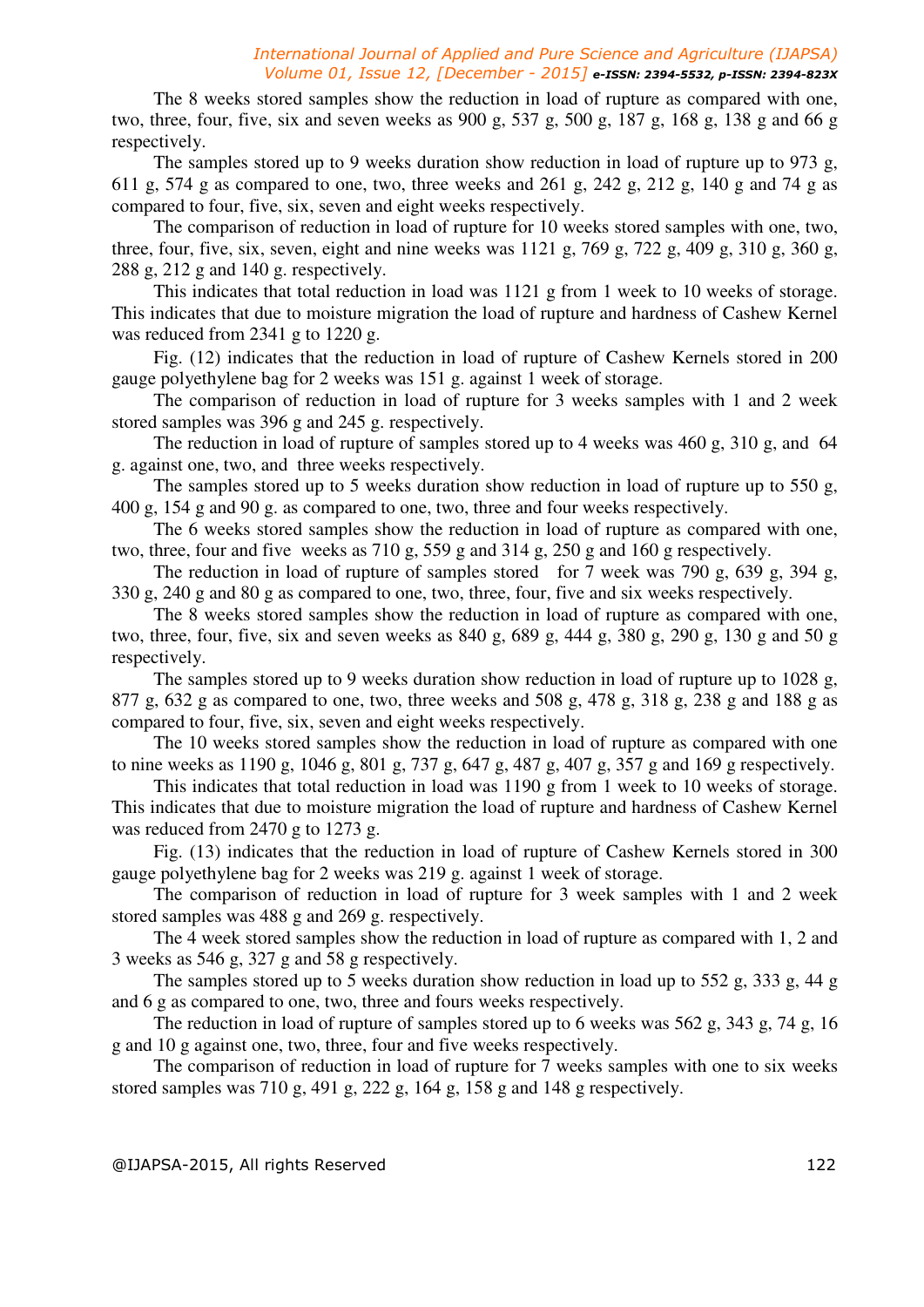The 8 week stored samples show the reduction in load of rupture as compared with one, two, three, four, five, six and seven weeks as 798 g, 579 g, 310 g, 252 g, 246 g, 236 g and 88 g respectively.

 The samples stored up to 9 weeks duration show reduction in load of rupture up to 822 g, 604 g, 334 g as compared to one, two, three weeks and 276 g, 266 g, 256 g, 112 g and 24 g as compared to four, five, six, seven and eight weeks respectively.

 The 10 week stored samples show the reduction in load of rupture as compared with one to nine weeks as 896 g, 677 g, 408 g, 350 g, 344 g, 334 g, 186 g, 98 g and 74 g respectively.

 This indicates that total reduction in load was 896 g from 1 week to 10 weeks of storage. The increase in moisture content was from 4.1 percent to 5.8 percent (w. b.). This indicates that due to moisture migration the load of rupture and hardness of Cashew Kernel was reduced from 2262 g to 1666 g.

#### **Effect of polyethylene thickness on moisture content**

 The results show that the moisture content of all samples increased with decrease in thickness of polyethylene bags.The moisture content measured up to ten weeks storage duration shows that there is increase in moisture content of cashew kernels packed in 100 gauge polyethylene bag than cashew kernels packed in 200 gauge and 300 gauge polyethylene bag. The analysis shows that moisture transmission rate increases with decrease in thickness of polyethylene packaging material.

 Table (2) indicates that the moisture content of cashew kernels packed in 100 gauge polyethylene bag is increased from 4.9 percent (w.b.) to 7.6 percent (w.b.). The moisture content of cashew kernels packed in 200 gauge polyethylene bag is increased from 4.4 percent (w.b) to 6.5 percent (w.b.). The moisture content of cashew kernels packed in 300 gauge polyethylene bag is increased from 4.1 percent (w.b.) to 5.8 percent (w.b.).

#### **Figures and Tables**



**Fig. 1 Load Vs. Time of Cashew Kernels stored for one week in different packaging materials.**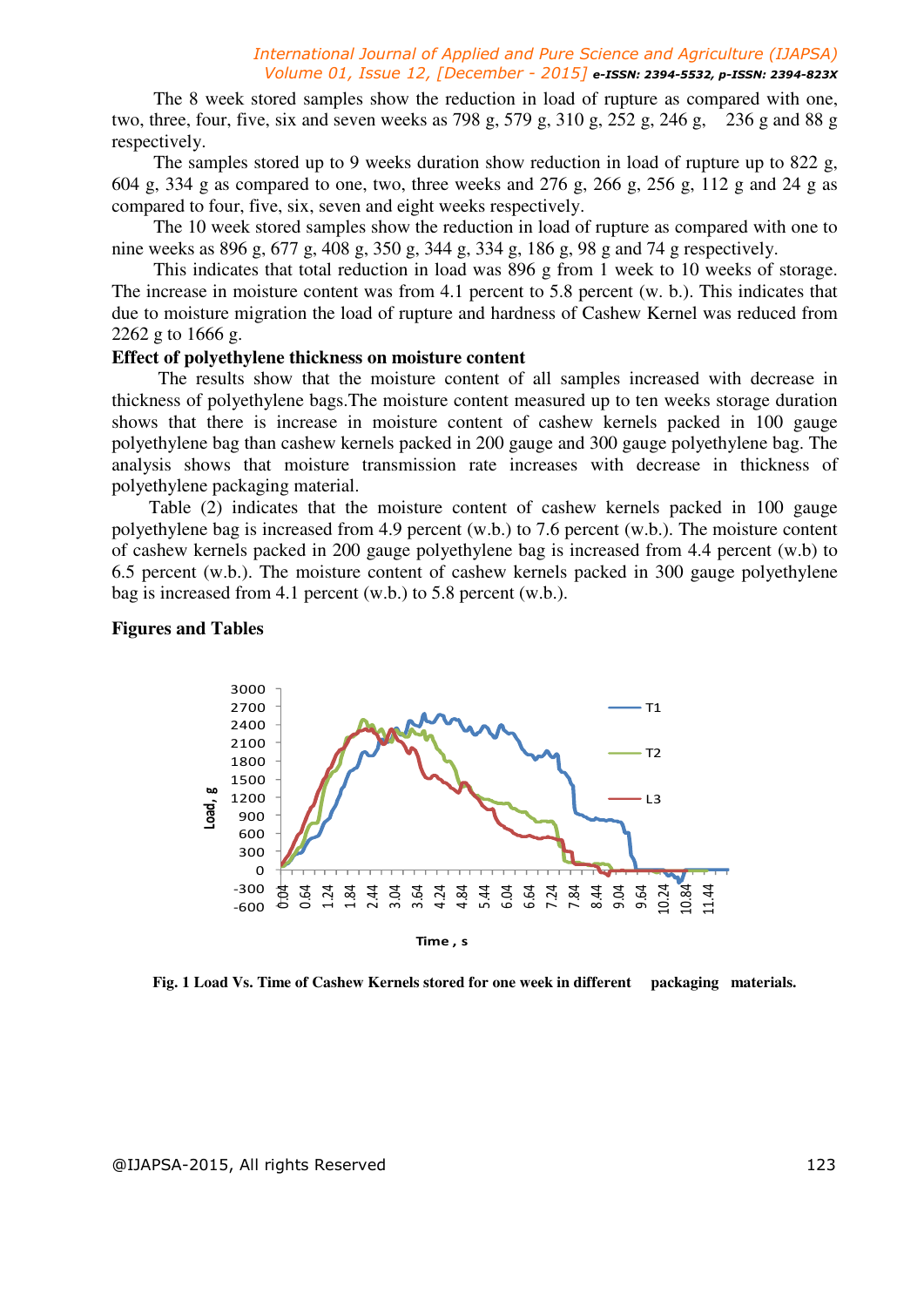

**Fig. 2 Load Vs. Time of Cashew Kernels stored for two weeks in different packaging materials.** 



**Fig. 3 Load Vs. Time of Cashew Kernels stored for three weeks in different packaging materials.** 



**Fig. 4 Load Vs. Time of Cashew Kernels stored for four weeks in different packaging materials**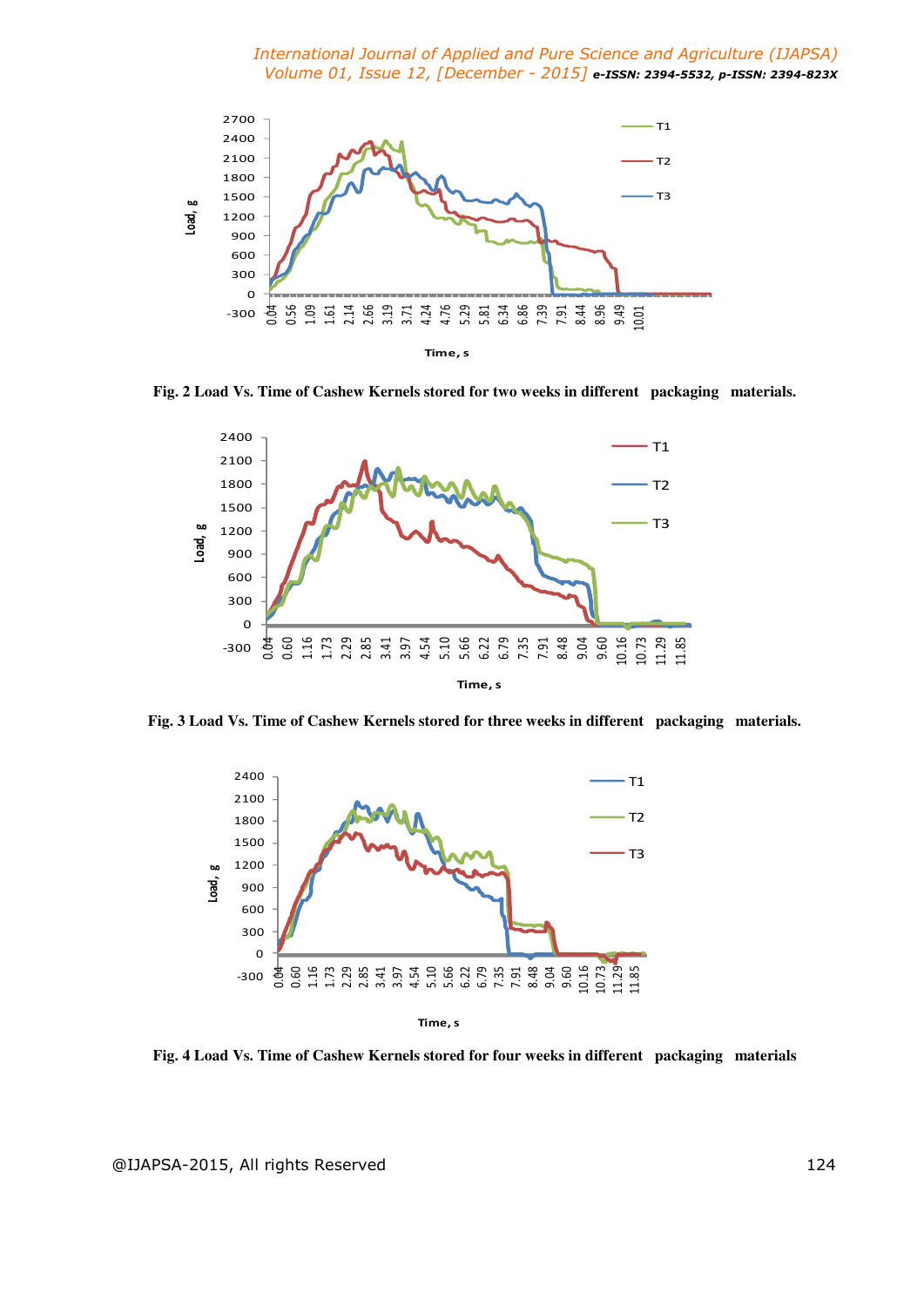

**Fig. 5 Load Vs. Time of Cashew Kernels stored for five weeks in different packaging materials** 



**Time, s**

**Fig. 6 Load Vs. Time of Cashew Kernels stored for six weeks in different packaging materials** 



**Fig. 7 Load Vs. Time of Cashew Kernels stored for seven weeks in different packaging materials**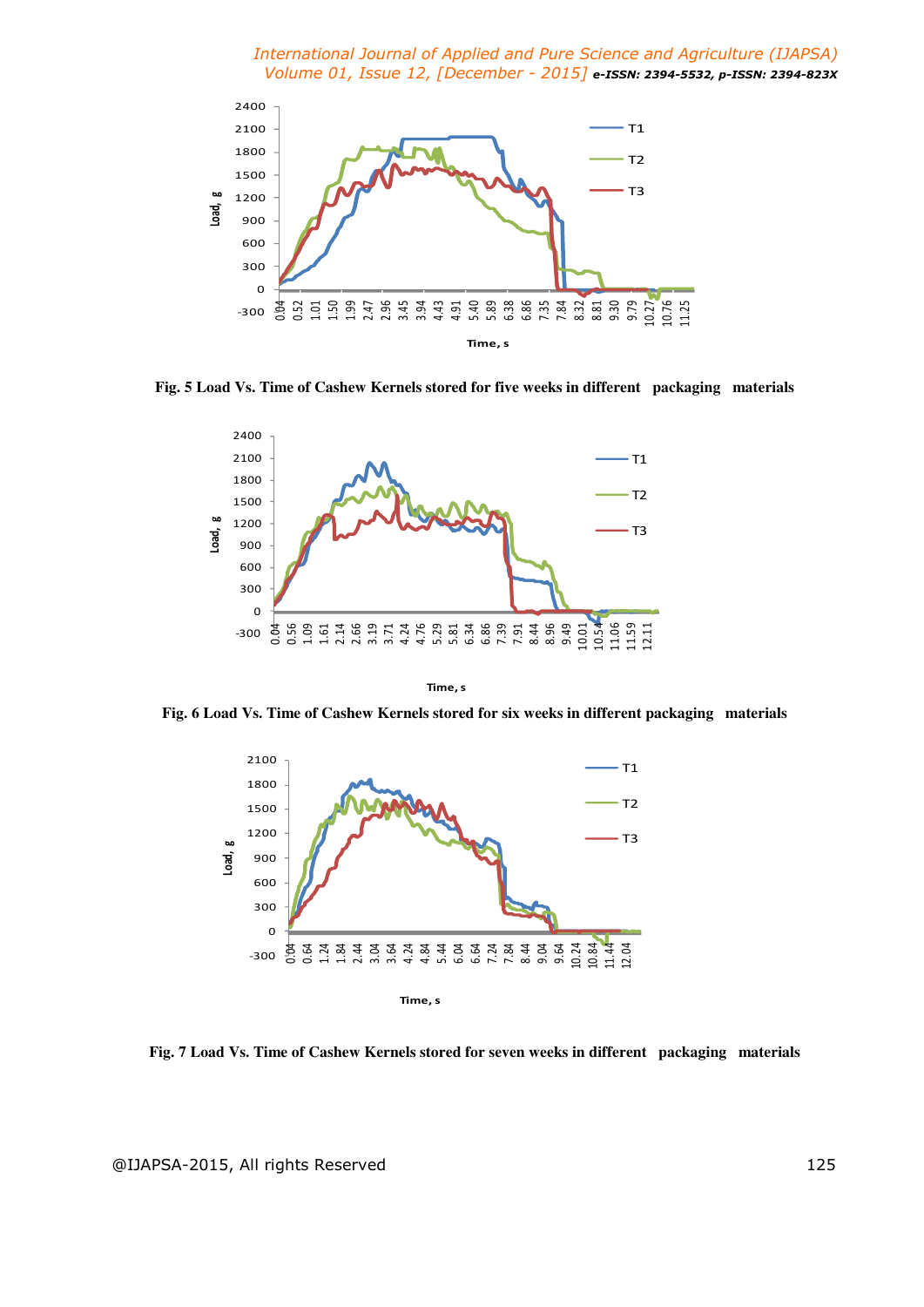

**Fig. 8 Load Vs. Time of Cashew Kernels stored for eight weeks in different packaging materials** 



**Fig. 9 Load Vs. Time of Cashew Kernels stored for nine weeks in different packaging materials** 



**Fig. 10 Load Vs. Time of Cashew Kernels stored for ten weeks in different packaging materials**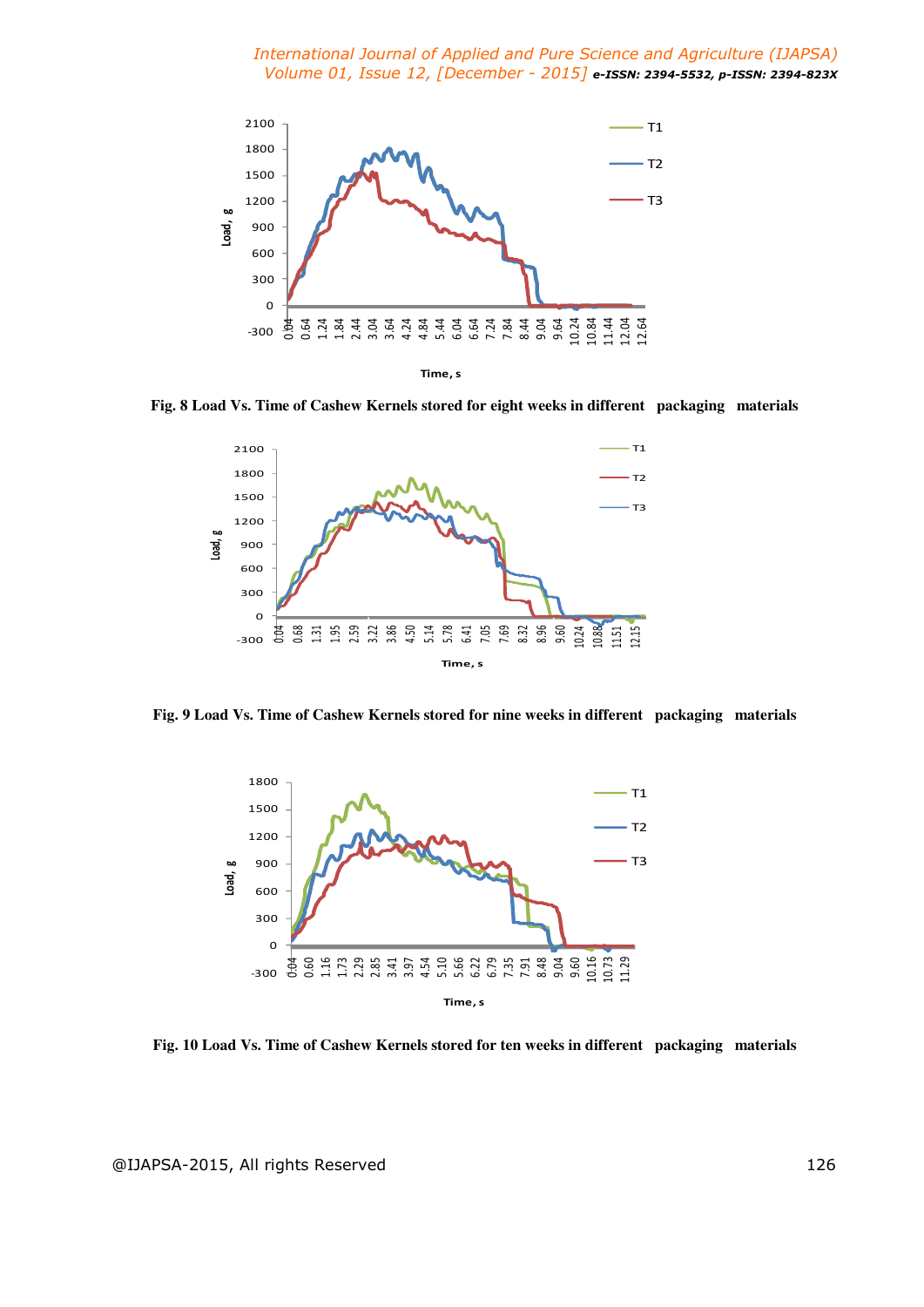









**Fig. 13 Load Vs. Time of packed Cashew Kernels in 300 gauge polyethylene bag**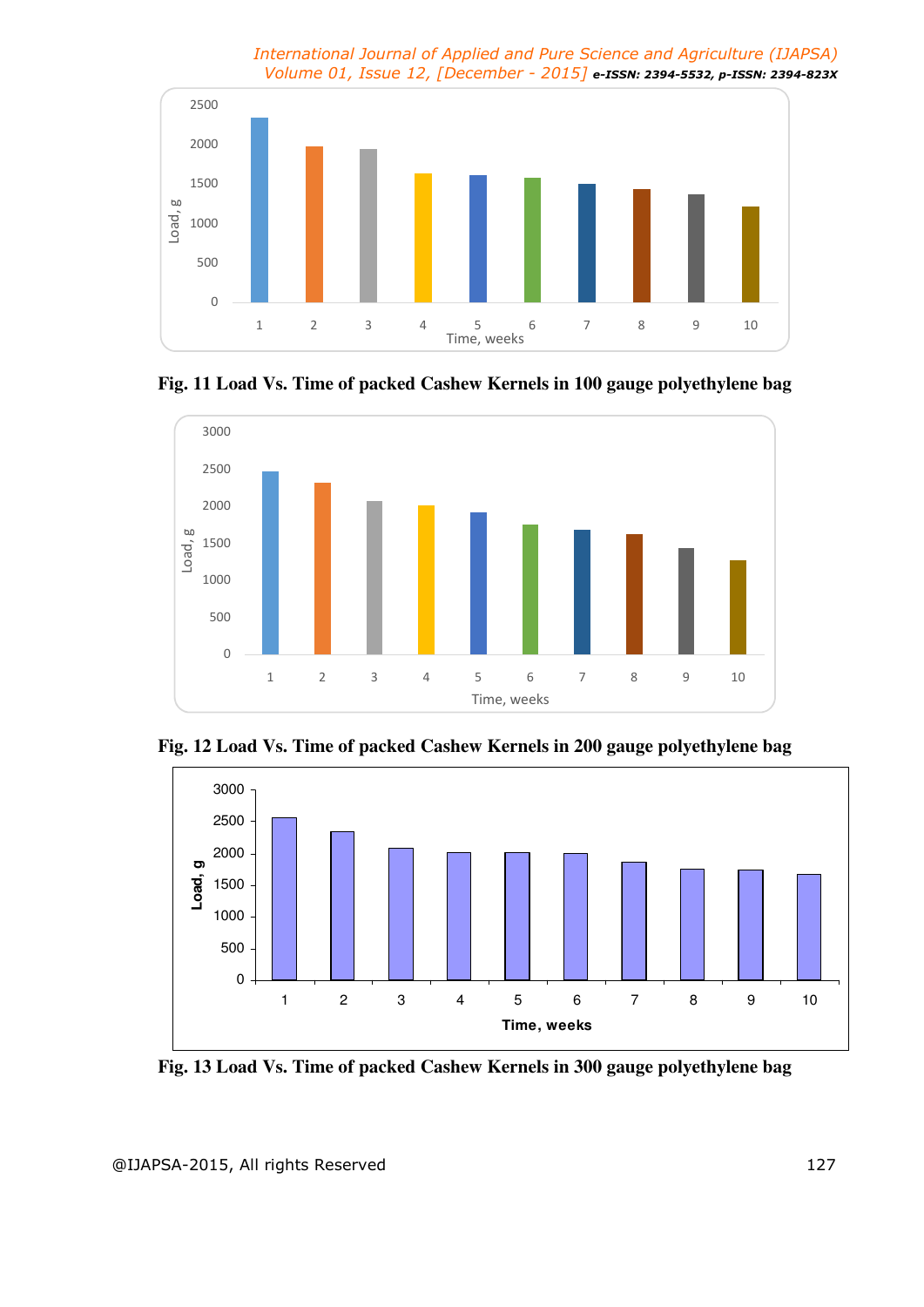

**F1g. 14The moisture Profile in Polyethylene Packaging Material during storage**

| Load $(g)$     |      | Cashew Kernels stored in different gauges of polyethylene bags |      |
|----------------|------|----------------------------------------------------------------|------|
| Weeks          | 100  | 200                                                            | 300  |
| 1              | 2341 | 2470                                                           | 2562 |
| 2              | 1979 | 2319                                                           | 2343 |
| 3              | 1942 | 2074                                                           | 2074 |
| $\overline{4}$ | 1629 | 2010                                                           | 2016 |
| 5              | 1610 | 1920                                                           | 2010 |
| 6              | 1580 | 1760                                                           | 2000 |
| $\overline{7}$ | 1508 | 1680                                                           | 1852 |
| 8              | 1442 | 1630                                                           | 1764 |
| 9              | 1368 | 1442                                                           | 1740 |
| 10             | 1210 | 1225                                                           | 1635 |

## **Table 1 Average load required to rupture the Cashew Kernels packed in different polyethylene bags.**

## **Table 2 Moisture content of Cashew Kernels stored in different packaging materials.**

@IJAPSA-2015, All rights Reserved 128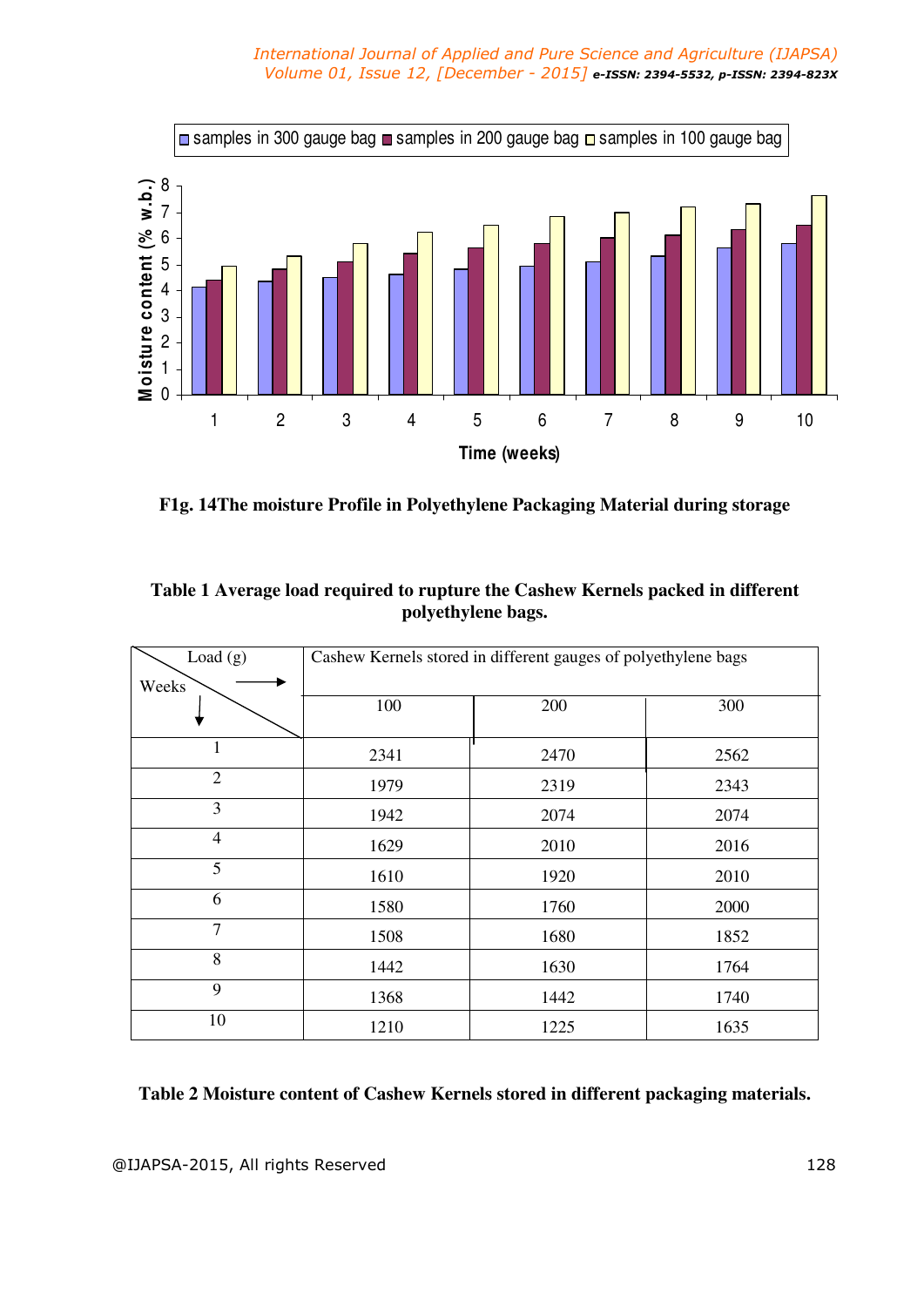| $M. C.$ (% w. b.) | Cashew Kernels stored in different gauges of polyethylene bags |     |     |
|-------------------|----------------------------------------------------------------|-----|-----|
| Weeks             |                                                                |     |     |
|                   | 100                                                            | 200 | 300 |
| 1                 | 4.9                                                            | 4.4 | 4.1 |
| $\overline{2}$    | 5.3                                                            | 4.8 | 4.3 |
| 3                 | 5.8                                                            | 5.1 | 4.5 |
| $\overline{4}$    | 6.2                                                            | 5.4 | 4.6 |
| 5                 | 6.5                                                            | 5.6 | 4.8 |
| 6                 | 6.8                                                            | 5.8 | 4.9 |
| $\overline{7}$    | 7.0                                                            | 6.0 | 5.1 |
| 8                 | 7.2                                                            | 6.1 | 5.3 |
| 9                 | 7.3                                                            | 6.3 | 5.6 |
| 10                | 7.6                                                            | 6.5 | 5.8 |

#### **IV. CONCLUSION**

The conclusions drawn from results are as follow:

- 1. The lowest force required to rupture the cashew kernels wassample stored in 100 gauge polyethylene bag and highest for sample stored in 300 gauge polyethylene bag at the end of storage period.
- 2. The 300 gauge polyethylene bag is suitable for safe storage of Cashew Kernels up to a period of 9 to 10 weeks as compared to 100 gauge 200 gauge polyethylene bags.

#### **BIBLIOGRAPHY**

- [1] Astiasaran S. G. 1988. Effect of Vacuum and Modified Atmospheric Packaging on storage of dry cured hams. Northern Regional Research Center. Agricultural Research Service, U. S. D. A., Peoria. PP: 45-53.
- [2] Dan H. H. and Azuma T. K. 2007. Study on characteristics of spatiotemporal stress distribution during food fracture by image texture analysis method. Journal of Food Engineering. Vol 81(2) 429-436.
- [3] Faruk G. O. Ibrahim S. D. 2005. The effect of different packaging and storage conditions on the quality of Pistachio nut paste. Siverek Vocational High School, Harran University, 63040 Şanlıurfa, Turkey. PP: 235- 248.
- [4] Irtwange S. V. and A. O. Oshodi. 2009. Shelf-life of Roasted Cashew Nuts as Affected by Relative Humidity, Thickness of Polythene Packaging Material and Duration of Storage. Research Journal of Applied Sciences, Engineering and Technology, University of Agriculture, Makurdi.Vol 1(3) 149-153.
- [5] Konopacka S. T. 2004. Study on effect of storage condition on relation between apple firmness and texture acceptably. Journal of Food Engineering. Vol 56(1) 130-155.
- [6] Kahyaoglu T. T. and Kaya S. N. 2005. Modeling of moisture, colour and texture changes in sesame seeds during the conventional roasting. Engineering Faculty, Food Engineering Department, University of Gaziantep, Turkey. PP. 431-451.
- [7] Madhavan K. 2007. Standards for Coconut chips (sweetened), Indian Coconut Journal, Vol 38(7) 17-19.

@IJAPSA-2015, All rights Reserved 129